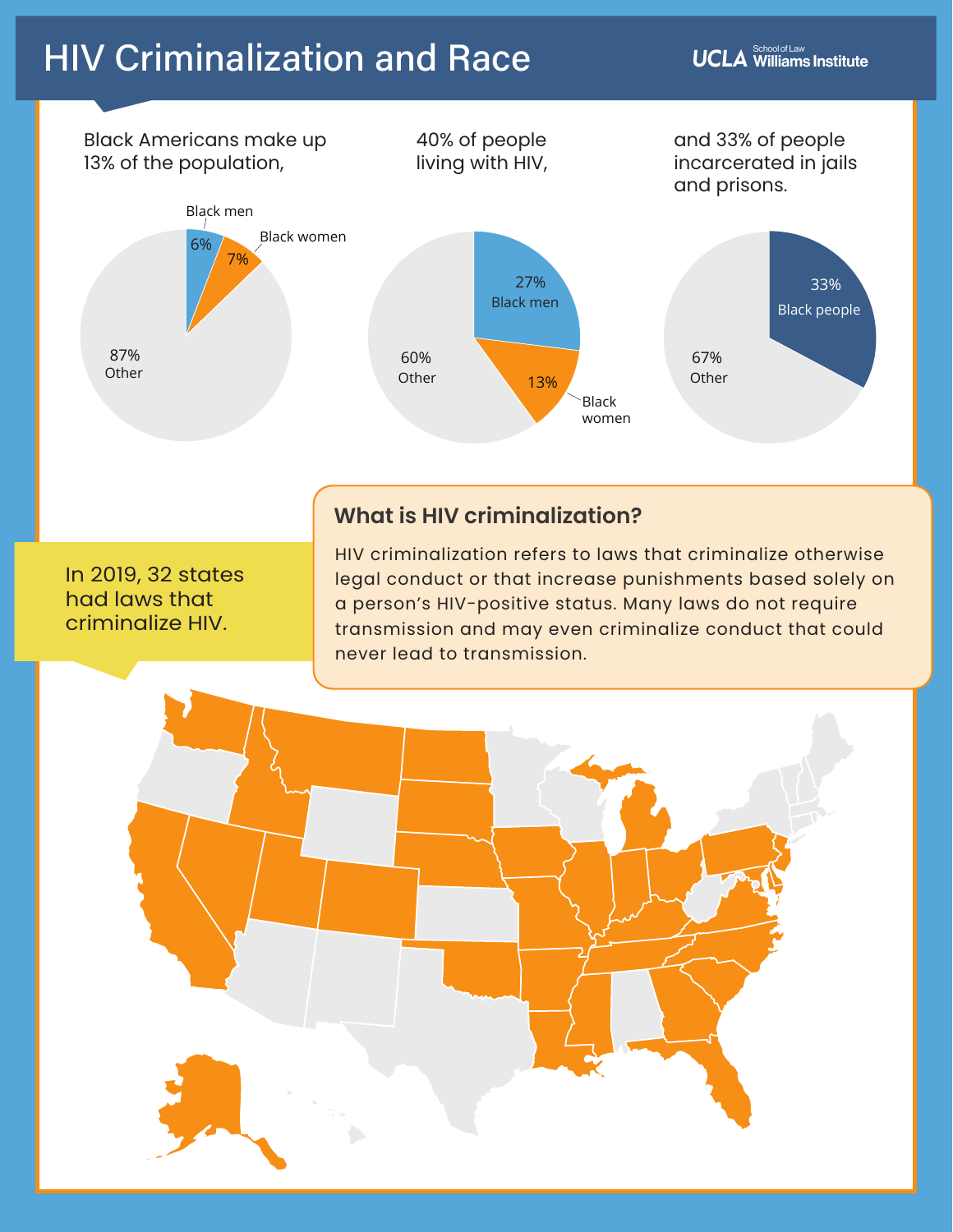#### Black Americans are more likely to be **arrested** for HIV-related offenses.



Black people make up nearly **3/4** of HIV related convictions in Georgia.

Black Americans are also more likely to be **convicted**  of HIV-related crimes.

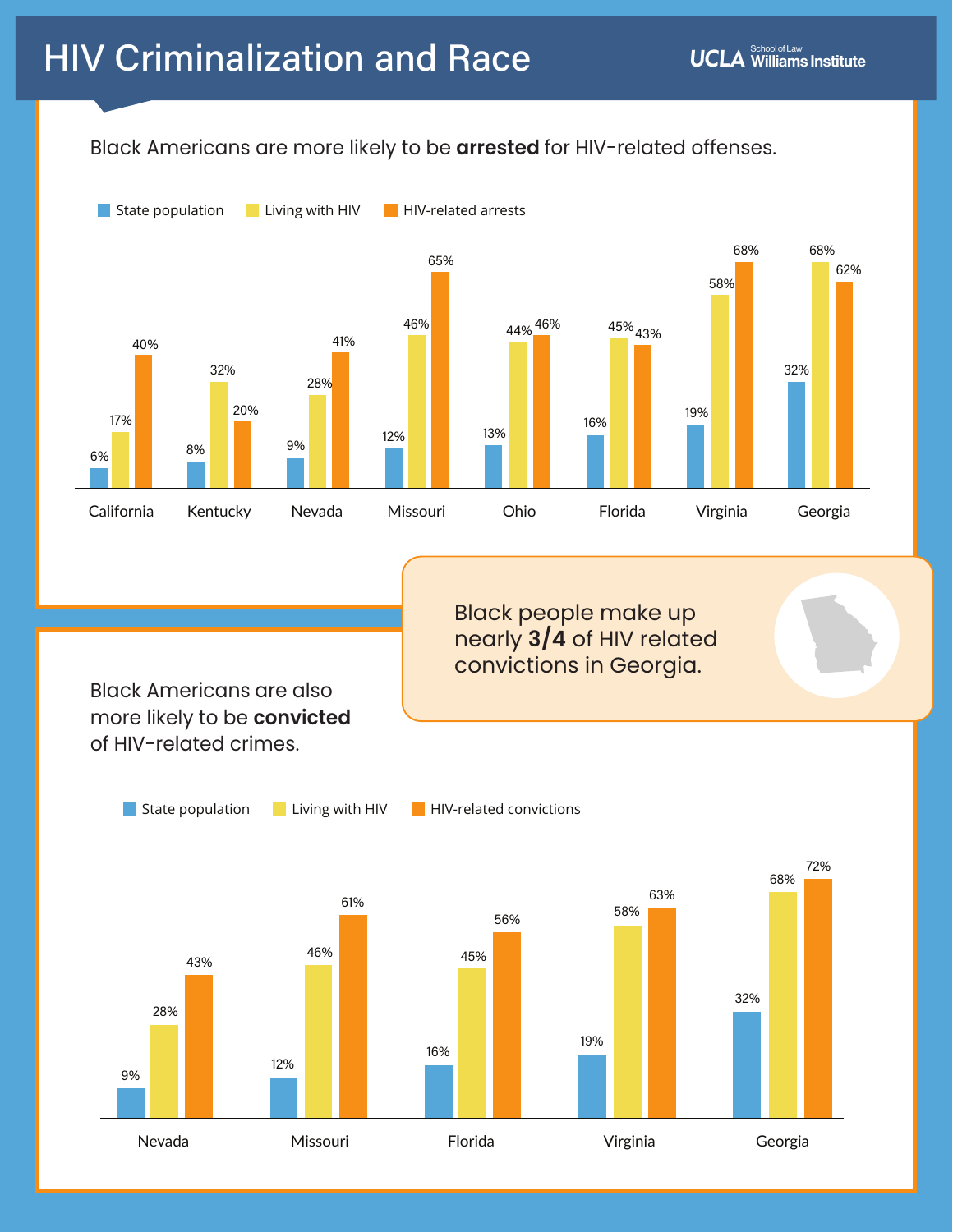### Many state HIV criminalization laws target **sex work**, contributing to a disproportionate impact on **Black women**.



#### **Black men** confront **over-policing** and high rates of HIV-related arrests.